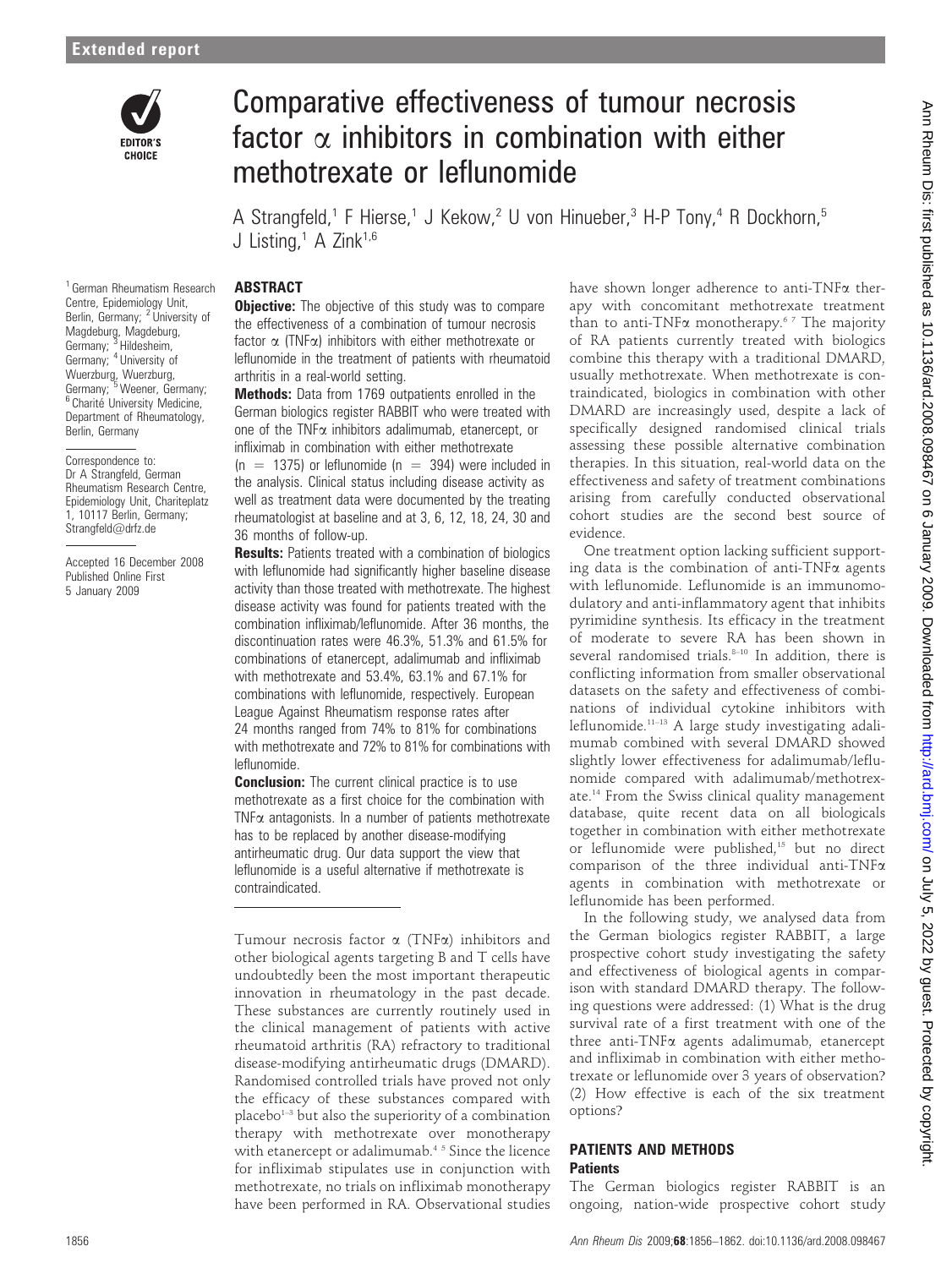#### Table 1 Patient characteristics

|                                         | $ETA + MTX$ | $ETA + LEFT$  | $ADA + MTX$ | $ADA + LEF$ | $INF + MTX$ | $INF + LEF$ | <b>Biologics/MTX vs</b><br>biologics/LEF<br>p values |
|-----------------------------------------|-------------|---------------|-------------|-------------|-------------|-------------|------------------------------------------------------|
| Ν                                       | 448         | 144           | 566         | 174         | 361         | 76          |                                                      |
| Age in years, mean (SD)                 | 52.6 (12.4) | 54.3 (11.0)   | 53.5(11.3)  | 54.0 (12.9) | 52.4 (12.6) | 54.3 (14.4) | 0.049                                                |
| Disease duration in years, median (IQR) | $8(4-15)$   | $8(5-14)$     | $10(5-17)$  | $9(4-16)$   | $8(5-14)$   | $9(5-14)$   | 0.68                                                 |
| % Female                                | 75.5        | 69.4          | 78.1        | 78.7        | 71.8        | 77.6        | 0.86                                                 |
| Rheumatoid factor positive (%)          | 78.8        | 82.6          | 80.4        | 79.9        | 79.8        | 73.7        | 0.995                                                |
| FFbH at $t_0$ , 0-100; 100 = best       | 56.9 (22.6) | 57.1 (22.9)   | 60.1(23.2)  | 58.8 (23.3) | 54.5(21.1)  | 58.8 (19.9) | 0.73                                                 |
| HAQ at $t_0$ , calculated from FFbH     | 1.6(0.6)    | 1.6(0.6)      | 1.5(0.6)    | 1.5(0.7)    | 1.6(0.6)    | 1.5(0.6)    | n.a.                                                 |
| ESR at $t_0$ , mm/h, median (IQR)       | $29(16-50)$ | $38(20 - 60)$ | $28(16-44)$ | $30(18-48)$ | $30(15-51)$ | $42(22-67)$ | < 0.0001                                             |
| CRP, mg/l, median (IQR)                 | $18(8-36)$  | $20(9-52)$    | $14(6-34)$  | $15(8-33)$  | $21(8-47)$  | $22(12-47)$ | 0.15                                                 |
| DAS28 at $t_0$                          | 5.7(1.3)    | 5.8(1.2)      | 5.5(1.2)    | 5.7(1.2)    | 5.8(1.2)    | 6.1(1.2)    | 0.027                                                |
| % Erosive at $t_0$                      | 79.9        | 79.0          | 79.1        | 80.3        | 82.6        | 84.7        | 0.86                                                 |
| % Ever treated with biologics           | 15.0        | 9.0           | 26.9        | 20.7        | 16.9        | 9.2         | 0.006                                                |
| No of previous traditional DMARD        | 3.3(1.4)    | 3.3(1.2)      | 3.1(1.2)    | 3.2(1.1)    | 3.4(1.4)    | 3.7(1.4)    | 0.47                                                 |
| Mean dosage of DMARD in mg              | 15.5(5.1)   | 18.8(3.4)     | 15.1(4.6)   | 19.0(4.0)   | 14.7(4.9)   | 19.2(3.2)   | n.a.                                                 |
| % With co-morbidity                     | 71.1        | 71.5          | 63.3        | 66.1        | 65.4        | 70.7        | 0.34                                                 |
| Follow-up in months, median (IQR)       | $35(20-48)$ | $25(17-36)$   | $23(12-32)$ | $20(12-30)$ | $36(24-49)$ | $35(23-49)$ | < 0.0001                                             |

Values are means and standard deviations if not otherwise specified. ADA, adalimumab; CRP, C-reactive protein; DAS28, disease activity score based on 28 joint counts; DMARD, disease-modifying antirheumatic drug; ESR, erythrocyte sedimentation rate; ETN, etanercept; FFbH, Hannover functional status questionnaire measuring functional capacity in percentage of full function; HAQ, health assessment questionnaire; INF, infliximab; IQR, interquartile range; LEF, leflunomide; MTX, methotrexate.

that was begun in 2001 with the aim of investigating the safety and effectiveness of new treatment options for RA in routine care. Observation of patients treated with infliximab or etanercept began on 1 May 2001 and patients treated with adalimumab have been enrolled since September 2003. Further details of the study have been published elsewhere.<sup>716</sup>

Patients aged 18–75 years meeting the American College of Rheumatology criteria for RA who were enrolled in RABBIT between 1 May 2001 and 31 December 2006 were included in the following analysis.

We included all patients who had begun treatment with one of the three currently available anti-TNF $\alpha$  agents in combination with either methotrexate or leflunomide (n = 1769). Patients receiving anti-TNF $\alpha$  monotherapy  $(n = 1125)$  were disregarded. As a result of low numbers in the subgroups patients receiving methotrexate plus leflunomide  $(n = 85)$  as well as those receiving other DMARD alone or in various combinations ( $n = 285$ ) were also excluded from the analysis. From the analysis of disease activity and functional capacity during the first 2 years we excluded a further 728 patients with a follow-up time of less than 24 months, which was mostly due to enrollment after 1 January 2005.

#### **Assessments**

The complete clinical status (including the disease activity score based on 28 joint counts  $(DAS28),<sup>17</sup>$  rheumatoid factor, erosiveness, co-morbidity), treatment history as well as current therapies with biologics and/or conventional DMARD including start and stop dates and reasons for treatment termination were recorded by the treating rheumatologist at baseline and at 3, 6, 12, 18, 24, 30 and 36 months of follow-up. At the same timepoints the patients answered questionnaires pertaining to health status, quality of life and functional disability, measured by the Hannover functional status questionnaire (FFbH), which is comparable with the health assessment questionnaire (HAQ) and can be transformed to HAQ values using the formula:  $HAO = 3.16 - (0.028 \times \text{FFbH}).^{18}$ 

# **Statistics**

Follow-up data of 36 months were used to calculate treatment continuation rates and effectiveness measures of anti-TNFa treatment with methotrexate compared with treatment with leflunomide. Treatment continuation rates were estimated using the Kaplan–Meier method and compared between the six subgroups of patients receiving TNF $\alpha$  inhibitors plus methotrexate or  $TNF\alpha$  inhibitors plus leflunomide by log rank test.

An intent-to-treat (ITT) analysis and a completer analysis of patients who continued the initial therapy were performed with DAS28 and FFbH as outcomes. European League against Rheumatism (EULAR) response rates<sup>19</sup> were calculated in addition.

To compare the effectiveness of the three TNFa inhibitors in combination with either methotrexate or leflunomide, the outcome in the DAS28 at 6, 12, 18 and 24 months was investigated by a nested linear mixed model approach. Using the SAS procedure PROC MIXED, treatments with either methotrexate or leflunomide were compared within the subgroups of patients starting treatment with adalimumab, etanercept, or infliximab, respectively. To take baseline differences among the groups into account, we adjusted for baseline disease activity (DAS28), function (FFbH), percentage of men, previous biologics therapy, year of follow-up and year of study entry. The linear mixed model was used to calculate adjusted least square estimates of the mean DAS28 scores over the timepoints 6, 12, 18 and 24 months, as well as their 95% CI. The following adjustments were made by assuming an equal starting point of the treatment groups at baseline: DAS28 5.7; FFbH 57 (approximate HAQ 1.6); 75% women; 20% treated with biologics at study entry; 50% study entry before 2004.

Individual missing DAS28 values were imputed by the estimation-maximation algorithm.20 This algorithm uses the individual valid DAS28 scores of a patient to estimate the missing value by taking the correlation of DAS28 scores between different visits into account. By means of this method the missing EULAR response rates (11%) were replaced.

T-test (DAS28 scores, age), Mann–Whitney test and  $\chi^2$ tests were applied as appropriate to compare the baseline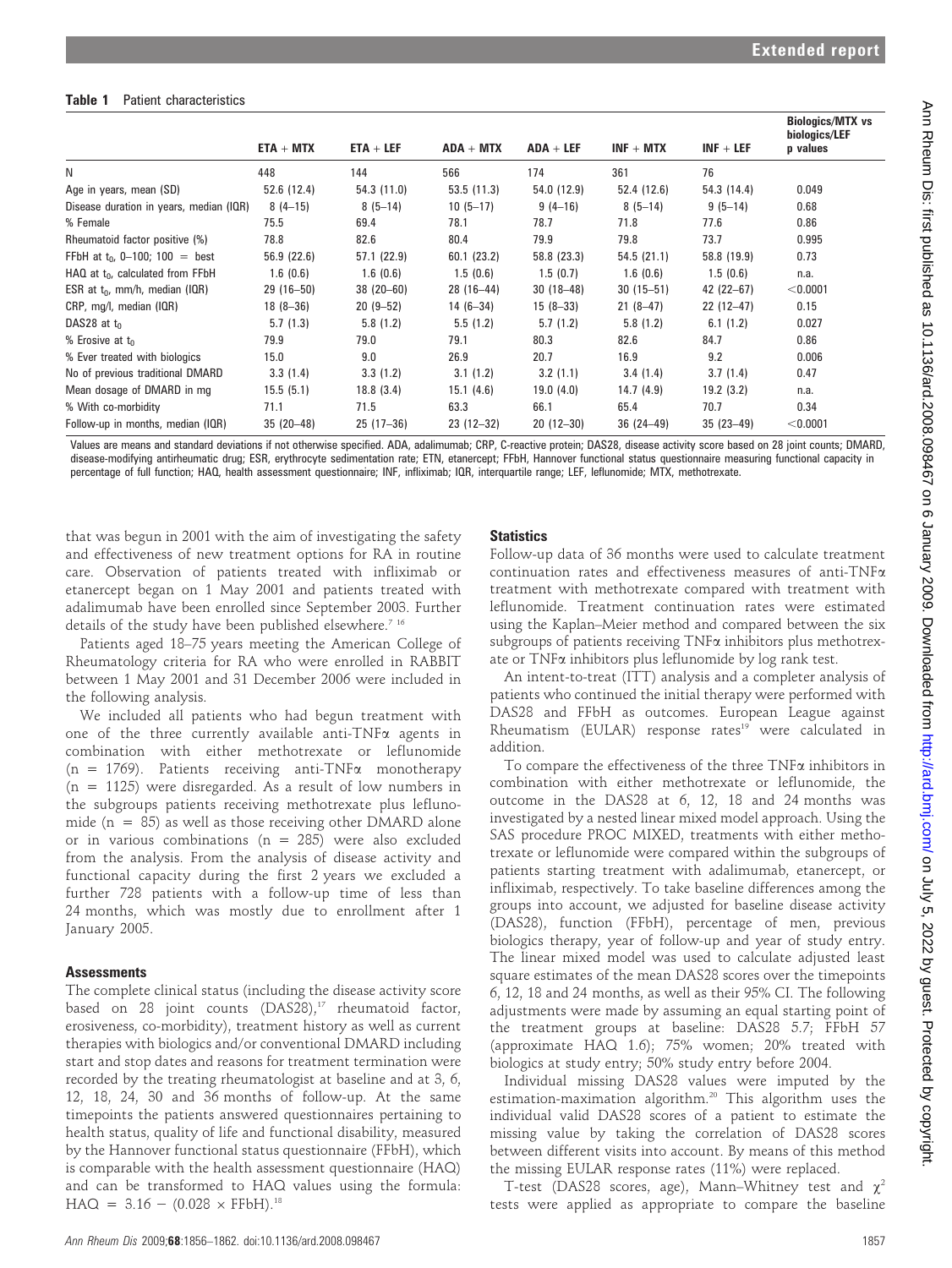

**Figure 1** Discontinuation of the initial anti-tumour necrosis factor  $\alpha$ therapy: etanercept (A), adalimumab (B) or infliximab (C). Red lines: combination with methotrexate; blue lines: combination with leflunomide; dotted lines: discontinuation as a result of inefficacy; solid lines: discontinuation as a result of adverse events. As many patients had more than one reason for discontinuation, the lines do not sum up to the total discontinuation (see table 2).

characteristics of the patients. Calculations were done by using SAS (version 9.1) software. p Values less than 0.05 were considered to be statistically significant.

# RESULTS

#### Baseline characteristics

At baseline, 740 patients had a new treatment with adalimumab, 592 with etanercept and 437 with infliximab. Of the 1769 total patients, 1375 received a biological agent in combination with methotrexate and 394 patients were treated with a combination of leflunomide. Table 1 shows the baseline characteristics of the patients in the six treatment groups. Patients on a combination of a TNF<sub>x</sub> inhibitor with leflunomide were slightly older than those on a combination with methotrexate. There were no differences concerning the percentage of women, rheumatoid factor positivity, disability, erosive disease or disease duration. Baseline DAS28 was significantly higher in patients treated with leflunomide compared with those treated with methotrexate as combination partner and ranged from a mean of 5.5 (adalimumab/ methotrexate) to 6.1 (infliximab/leflunomide). The mean number of previous DMARD ranged from 3.1 (adalimumab/ methotrexate) to 3.7 (infliximab/leflunomide). Between 15% and 27% of patients receiving a combination of methotrexate and between 9% and 21% of those treated with leflunomide had previously been treated with a biological agent. As adalimumab was licensed later than etanercept and infliximab, the percentage of patients with previous failure on a biological agent was highest for this drug. The percentage of patients with co-morbid conditions was high in all groups: between 63% for adalimumab/methotrexate and 71% for etanercept/methotrexate. The median number of chronic co-morbidities was four for infliximab/leflunomide and three for all other groups. The median follow-up time ranged from 20 to 36 months and was lower for adalimumab than for the other  $TNF\alpha$  inhibitors.

#### Discontinuation of a first anti-TNF $\alpha$  treatment in combination with methotrexate or leflunomide

Figure 1 shows the discontinuation rates over the first 36 months for etanercept, adalimumab and infliximab in combination with either methotrexate or leflunomide. The rates for discontinuation as a result of adverse events and inefficacy are displayed separately. They do not sum up to the total discontinuation because in a considerable proportion of cases both reasons applied. Within the first 6–12 months the curves are almost indistinguishable, whereas in the second and third years the combinations with leflunomide have slightly higher discontinuation rates than those with methotrexate. This difference is, however, not statistically significant. After 36 months, treatment termination as a result of inefficacy occurred more frequently than as a result of adverse events in all groups.

Table 2 displays the total percentages of discontinuation after 12, 24 and 36 months. Stops due to remission or noncompliance that occurred in 2.8% of the patients are not included.

#### Discontinuation of the concomitant DMARD

In most of the cases, the patients were already on the respective DMARD when the TNF<sub>x</sub> inhibitor was started. This applied to 75.3% of patients treated with methotrexate and 88.6% of those treated with leflunomide. If we total all three anti-TNFa agents and analyse the treatment continuation of the concomitant DMARD before the termination of the anti-TNFa agent, methotrexate was terminated in 8.7% after 12 months and 17.0% (95% CI 14.2% to 20.4%) after 36 months, whereas termination of leflunomide occurred in 26.1% after 12 months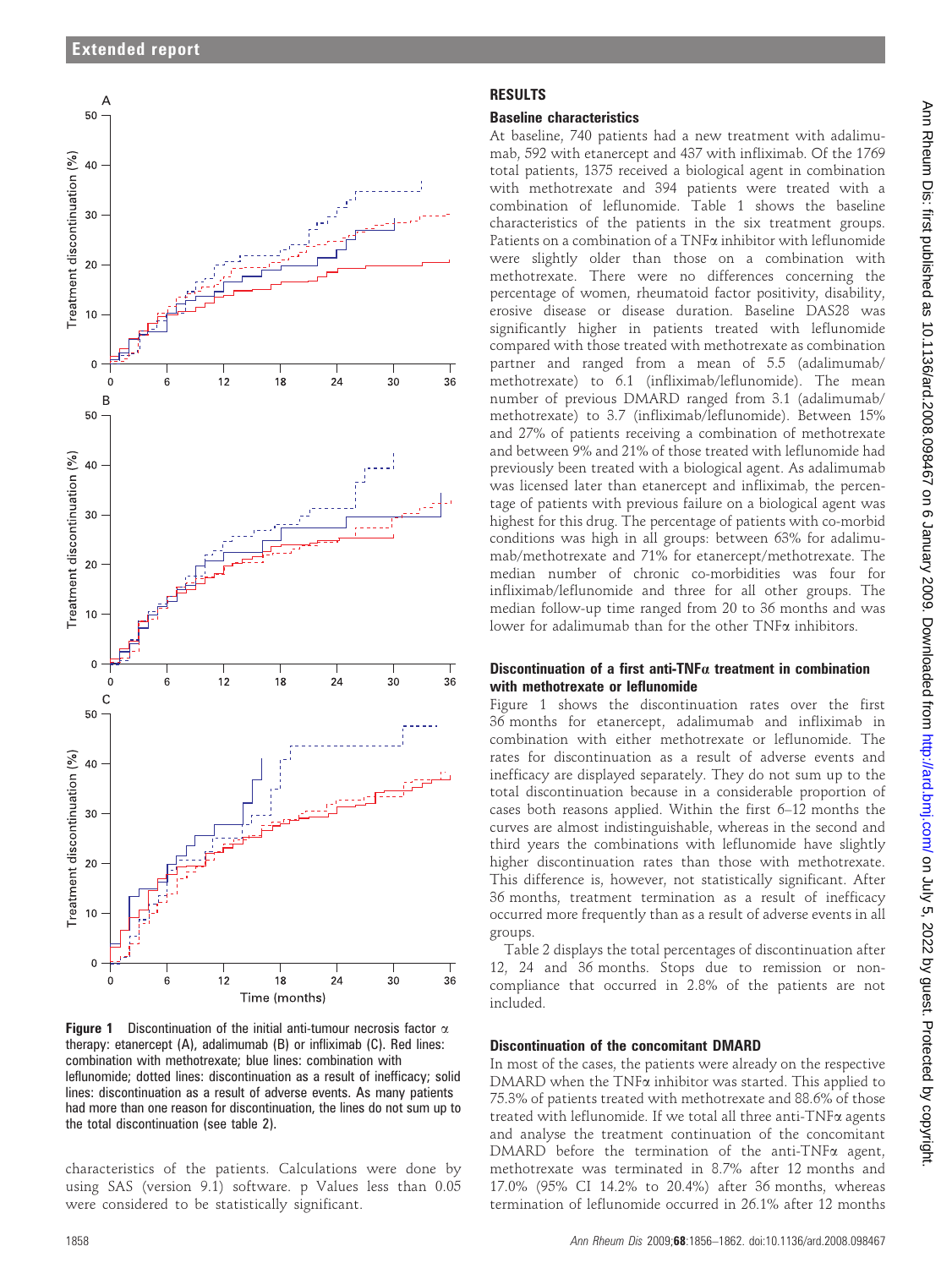|  | Table 2 Percentage of patients who stopped the initial anti-TNF $\alpha$ therapy after 12, 24 and 36 months |  |  |  |
|--|-------------------------------------------------------------------------------------------------------------|--|--|--|
|--|-------------------------------------------------------------------------------------------------------------|--|--|--|

|             | n   | p Value*<br><b>MTX vs LEF</b> | <b>Months</b> |      |      |  |
|-------------|-----|-------------------------------|---------------|------|------|--|
|             |     |                               | 12            | 24   | 36   |  |
| $ETA + MTX$ | 448 |                               | 29.6          | 40.8 | 46.3 |  |
| $ETA + LEF$ | 144 | 0.73                          | 32.9          | 46.3 | 53.4 |  |
| $ADA + MTX$ | 566 |                               | 35.1          | 44.3 | 51.3 |  |
| $ADA + LEF$ | 174 | 0.074                         | 42.5          | 51.5 | 63.1 |  |
| $INF + MTX$ | 361 |                               | 41.1          | 54.2 | 61.5 |  |
| $INF + LEF$ | 76  | 0.31                          | 45.7          | 64.6 | 67.1 |  |

\*Comparison of anti-tumour necrosis factor (TNF) agent plus methotrexate (MTX) with anti-TNF agent plus leflunomide (LEF) over 36 months by log rank test. ADA, adalimumab; ETA, etanercept; INF, infliximab.

and 36.6% (95% CI 29.1% to 45.4%) after 36 months. The difference between methotrexate and leflunomide was highly significant ( $p$ <0.001). The majority of patients remained on anti-TNF monotherapy; a new treatment start with a DMARD as combination partner of the ongoing anti-TNF therapy was observed during the next 12 months in only 20% of the patients who stopped their previous DMARD.

If patients were switched to another biological agent, 80% of patients with the combination of a  $TNF\alpha$  inhibitor with methotrexate and 72% of those who had leflunomide as concomitant therapy at study entry remained on the initial DMARD.

#### Effectiveness of anti-TNF $\alpha$  treatment with methotrexate or leflunomide

Table 3 shows the unadjusted and adjusted mean DAS28 scores averaged over months 6, 12, 18 and 24 in completers of the initial biological therapy and in the ITT population. As the baseline values of the six groups were not equal (see table 1) and the outcome of the DAS28 depends on the baseline status, an equal baseline status was assumed for all subgroups to calculate the adjusted means (see Methods section for further details). This led, however, to only minor differences compared with the unadjusted outcome. For completers, the effectiveness was significantly higher than for non-completers (data not shown)  $(p<0.001)$ . For completers, the adjusted mean DAS28 decreased from the uniform starting point of 5.7 to 3.3 for etanercept/ methotrexate, 3.4 for adalimumab/methotrexate, 3.5 for infliximab/methotrexate, etanercept/leflunomide as well as for adalimumab/leflunomide and 4.0 for the small group of infliximab/leflunomide. The outcome did not differ significantly between patients initially treated with adalimumab, etanercept or infliximab, respectively ( $p = 0.15$ ). When we compared combinations with methotrexate with combinations with leflunomide within each anti-TNF group the differences

between methotrexate and leflunomide were not statistically significant (completer analysis  $p = 0.15$ ; ITT population  $p = 0.08$ ).

Crude rates of EULAR response after 24 months are shown in fig 2. A good EULAR response was achieved by 347/1040 (33%; 95% CI 31% to 36%) of patients of the ITT population and by 235/557 (42%; 95% CI 38% to 46%) of the completers. Lower rates of good response were observed in the infliximab/ leflunomide subgroup. This difference did, however, not achieve statistical significance and was partly due to a higher number of DMARD failures and higher DAS28 baseline values in this subgroup.

Functional capacity improved by 8.5% on the 0–100% FFbH scale in the ITT population (combinations with methotrexate 8.9%; with leflunomide 7.1%) and by 11.7% in completers (combinations with methotrexate 11.9%; with leflunomide 10.7%). The changes in the ITT and in the completer populations correspond to changes in HAQ values of 0.24 and 0.33, respectively. There were no significant differences between the six groups (table 4).

#### **DISCUSSION**

In this study, 18.4% of the patients treated with a combination of anti-TNFa agents and DMARD received leflunomide as the concomitant DMARD. This is comparable with the results reported by Finckh et al<sup>15</sup> from Switzerland, in which 21% of the patients received a combination of anti-TNFa and leflunomide. In that Swiss study, 842 patients received anti-TNFa plus methotrexate and 260 patients anti-TNF $\alpha$  plus leflunomide. Although the mean age and disease duration were comparable between the two studies, the baseline DAS28 was significantly higher in our data (5.5–6.1) compared with the Swiss data (4.1– 4.6). Functional disability was higher in our patients (HAQ 1.5– 1.6 compared with 1.2–1.3 in the Swiss data). Another difference between our study and the Swiss study is that, in

Table 3 Mean DAS28 after 6–24 months for completers of the initial biological therapy and for all patients (ITT analysis)

|                | <b>Completers only</b> |                                                                     |                                                                      |     | All patients                                                        |                                                                     |  |  |
|----------------|------------------------|---------------------------------------------------------------------|----------------------------------------------------------------------|-----|---------------------------------------------------------------------|---------------------------------------------------------------------|--|--|
|                |                        | Mean of DAS28 at 6.<br>12, 18 and 24 months<br>$(95% \; \text{CI})$ | Mean of DAS28 at 6.<br>12, 18 and 24 months<br>$(95\% \; \text{Cl})$ |     | Mean of DAS28 at 6.<br>12, 18 and 24 months<br>$(95% \; \text{Cl})$ | Mean of DAS28 at 6.<br>12, 18 and 24 months<br>$(95% \; \text{Cl})$ |  |  |
|                | n                      | <b>Unadjusted</b>                                                   | Adjusted*                                                            | n   | <b>Unadjusted</b>                                                   | Adjusted*                                                           |  |  |
| ETA/MTX        | 182                    | $3.3$ (3.2 to $3.5$ )                                               | $3.3$ (3.2 to $3.5$ )                                                | 305 | $3.8$ (3.7 to 4.0)                                                  | $3.8$ (3.7 to $3.9$ )                                               |  |  |
| ETA/LEF        | 49                     | $3.4$ (3.1 to 3.7)                                                  | $3.5$ (3.2 to 3.7)                                                   | 78  | $3.9$ (3.6 to 4.2)                                                  | $3.8$ (3.6 to 4.1)                                                  |  |  |
| ADA/MTX        | 156                    | $3.4$ (3.2 to $3.6$ )                                               | $3.4$ (3.3 to $3.6$ )                                                | 274 | $3.8$ (3.6 to $3.9$ )                                               | $3.8$ (3.6 to $3.9$ )                                               |  |  |
| ADA/LEF        | 40                     | $3.5$ (3.2 to $3.8$ )                                               | $3.5$ (3.2 to $3.8$ )                                                | 80  | $3.9$ (3.6 to 4.2)                                                  | $3.9$ (3.7 to 4.2)                                                  |  |  |
| INF/MTX        | 112                    | $3.4$ (3.4 to 3.8)                                                  | $3.5$ (3.3 to 3.7)                                                   | 250 | $4.0$ (3.8 to 4.2)                                                  | $3.8$ (3.7 to 4.0)                                                  |  |  |
| <b>INF/LEF</b> | 19                     | 4.2 $(3.7 \text{ to } 4.7)$                                         | $4.0$ (3.6 to $4.4$ )                                                | 54  | 4.4 $(4.0 \text{ to } 4.7)$                                         | 4.2 $(3.9 \text{ to } 4.5)$                                         |  |  |

\*Means adjusted for disease activity score based on 28 joint counts (DAS28) at baseline, function, percentage of men, previous biological therapy, year of follow-up, year of study entry; see Statistics section. ADA, adalimumab; ETA, etanercept; INF, infliximab; ITT, intent-to-treat; LEF, leflunomide; MTX, methotrexate.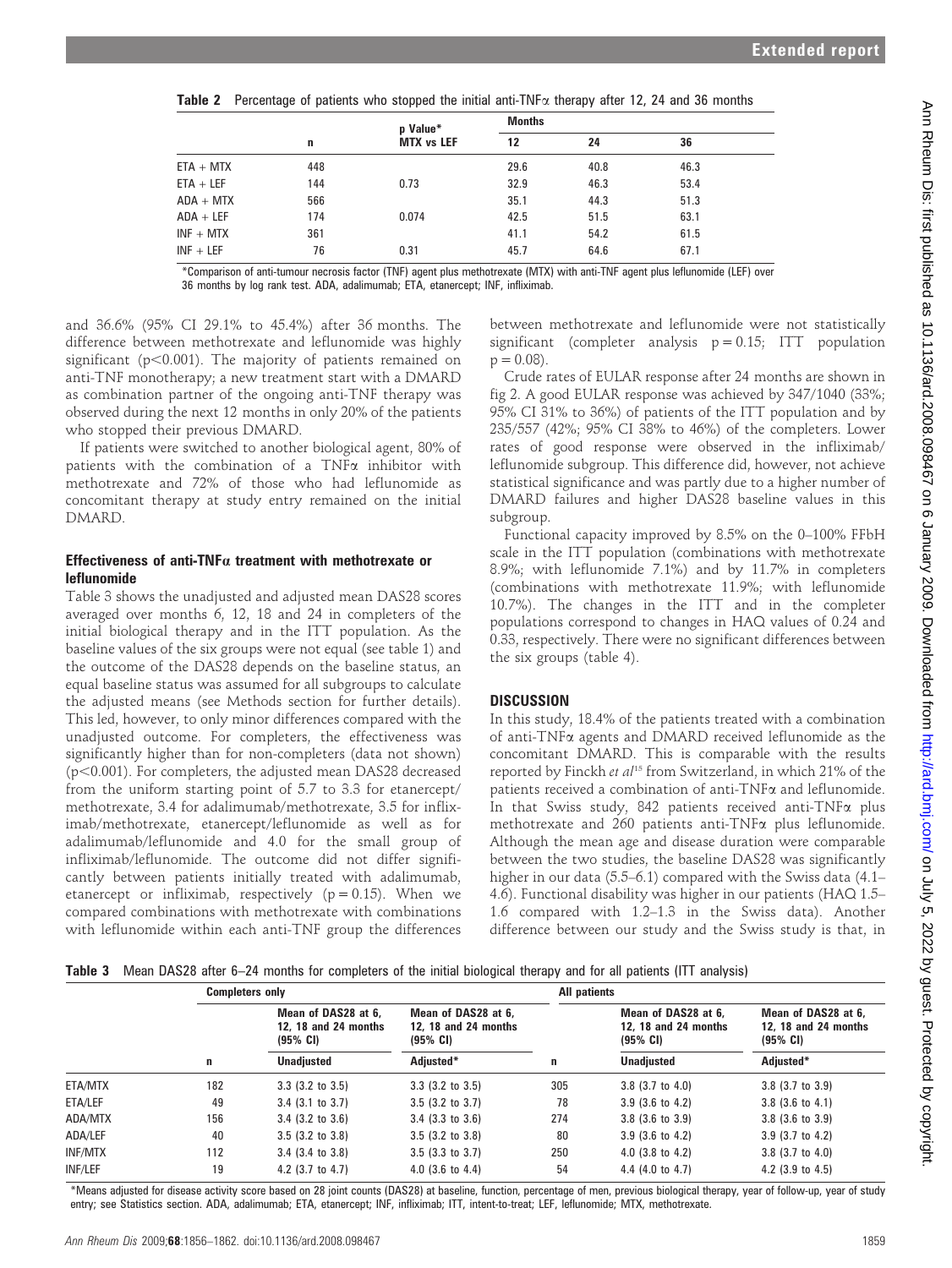# Extended report

Figure 2 Crude rates of European League Against Rheumatism response at 24 months in percentages. ADA, adalimumab; ETA, etanercept; INF, infliximab; LEF, leflunomide; MTX, methotrexate.



the Swiss dataset, more than one-third of the patients had already failed at least one anti-TNFa treatment, whereas this was the case for only 19% of our patients.

The survival rates after one year for a first biological therapy in combination with methotrexate of approximately 70% for etanercept and 59% for infliximab are in agreement with our previous report.7 Drug survival of adalimumab, which was not reported by us earlier, was 65% after one year in combination with methotrexate. After 3 years, the survival rates ranged from 54% to 39% in combination with methotrexate and from 47% to 33% in combination with leflunomide. The British biologics register reported survival rates of 71% for etanercept, 70% for adalimumab and 58% for infliximab after 12, 10, and 16 months of follow-up, respectively.<sup>21</sup> The South Swedish Register reported higher adherence to therapy at one and 2 years with etanercept/methotrexate (90% and 87%, respectively) compared with infliximab/methotrexate (68% and 60%, respectively).<sup>6</sup>

We found considerably higher DAS28 treatment responses than the Swiss study. Finckh et  $a^{15}$  reported a mean DAS28

improvement of 0.74 for the combination of anti-TNF $\alpha$  agents with methotrexate and 0.63 for the combination with leflunomide after one year, whereas in our data the mean improvement over the timepoints 6, 12, 18 and 24 months was 1.7–1.9 in the different treatment groups. Twenty to 34% of our patients achieved a good and 45–56% a moderate EULAR response compared with 19% and 45% in the Swiss study. Seventy-two to 81% of our patients were thus responders after 2 years compared with 64% in the Swiss study after one year. Flendrie and colleagues<sup>22</sup> found  $76\%$  EULAR responders after 24 months for the combination of infliximab with leflunomide, which is identical to our data. The Finnish register ROB-FIN<sup>23</sup> analysed 364 RA patients on different DMARD combinations with infliximab and found no difference in effectiveness between the various combinations.

The strength of our analysis is that it is based upon real-world data from a large prospective cohort study, observing different treatment regimes. This allows for head-to-head comparisons between different biological agents and different concomitant

|  |  | Table 4 Mean FFbH after 6-24 months for completers of the initial biological therapy and for all patients (ITT analysis) |  |  |
|--|--|--------------------------------------------------------------------------------------------------------------------------|--|--|
|  |  |                                                                                                                          |  |  |

|           | <b>Completers only</b> |                                                                 |                                                                | All patients |                                                                  |                                                                 |  |
|-----------|------------------------|-----------------------------------------------------------------|----------------------------------------------------------------|--------------|------------------------------------------------------------------|-----------------------------------------------------------------|--|
|           |                        | Mean of FFbH at 6.<br>12, 18, 24 months<br>$(95% \; \text{CI})$ | Mean of FFbH at 6.<br>12, 18, 24 months<br>$(95\% \text{ CI})$ |              | Mean of FFbH at 6.<br>12, 18, 24 months<br>$(95\% \; \text{Cl})$ | Mean of FFbH at 6.<br>12. 18. 24 months<br>$(95% \; \text{CI})$ |  |
|           | n                      | <b>Unadjusted</b>                                               | Adjusted*                                                      | n            | <b>Unadjusted</b>                                                | Adjusted*                                                       |  |
| ETA/MTX   | 182                    | 69.9 (66.9 to 73.0)                                             | 68.2 (66.1 to 70.2)                                            | 305          | 65.9 (63.4 to 68.4)                                              | 65.2 (63.6 to 66.7)                                             |  |
| ETA/LEF   | 49                     | 71.7 (65.7 to 77.6)                                             | 69.2 (65.2 to 73.1)                                            | 78           | 66.0 (61.1 to 71.0)                                              | 65.6 (62.4 to 68.7)                                             |  |
| ADA/MTX   | 156                    | 69.8 (66.5 to 73.1)                                             | 67.6 (65.2 to 69.9)                                            | 274          | 66.0 (63.4 to 68.7)                                              | 65.1 (63.3 to 66.9)                                             |  |
| ADA/LEF   | 40                     | 67.9 (61.4 to 74.5)                                             | 67.0 (62.5 to 71.4)                                            | 80           | 62.9 (58.0 to 67.8)                                              | 63.0 (59.9 to 66.2)                                             |  |
| INF/MTX   | 112                    | 70.8 (66.8 to 74.7)                                             | 71.2 (68.5 to 73.8)                                            | 250          | 65.3 (62.6 to 68.1)                                              | 66.8 (65.0 to 68.6)                                             |  |
| INF/LEF   | 19                     | 69.2 (59.7 to 78.8)                                             | 66.5 (60.2 to 72.7)                                            | 54           | 67.4 (61.4 to 73.3)                                              | 64.2 (60.3 to 68.0)                                             |  |
| MTX total |                        |                                                                 | 68.9 (67.6 to 70.2)                                            |              |                                                                  | 65.9 (64.9 to 66.8)                                             |  |
| LEF total |                        |                                                                 | 67.7 (64.9 to 70.6)                                            |              |                                                                  | 64.1 (62.1 to 66.0)                                             |  |

\*Means adjusted for disease activity score based on 28 joint counts (DAS28) at baseline, function, percentage of men, previous biological therapy, year of follow-up, year of study entry; see Statistics section.

ADA, adalimumab; ETA, etanercept; FFbH, Hannover functional status questionnaire; INF, infliximab; ITT, intent-to-treat; LEF, leflunomide; MTX, methotrexate.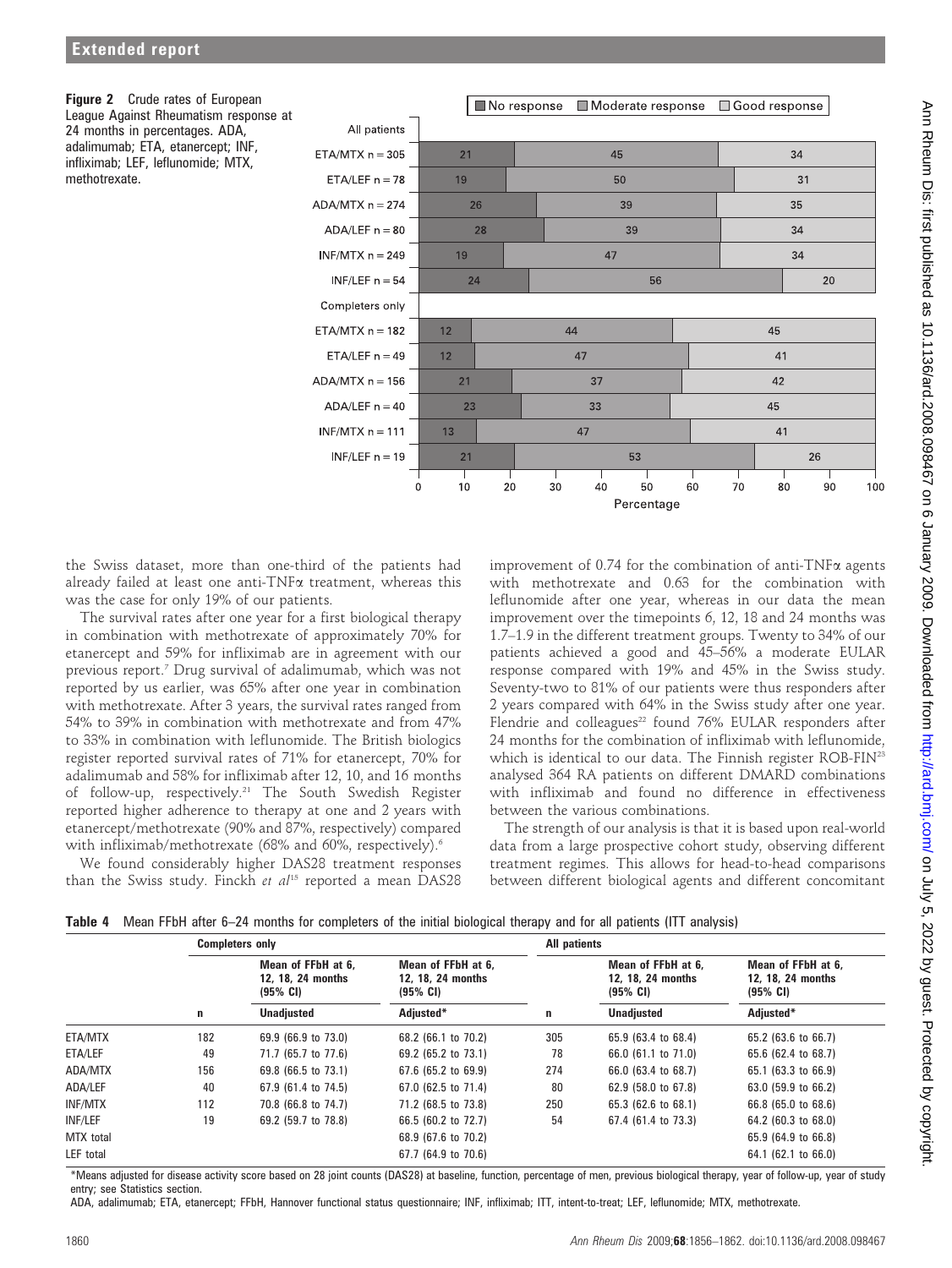DMARD. The study design, however, is also responsible for a general limitation: in real practice treatments are given according to the need of the patient, leading to confounding by indication in observational studies. As methotrexate is the first-line DMARD in Germany, leflunomide is usually given after the failure of methotrexate, and patients with experience of failure tend to be sicker than those who remain on their first therapy. We tried to overcome this problem by adjusting the changes in response parameters for differences in baseline values; however, we cannot rule out residual confounding.

Some earlier reports have shown high rates of adverse events in the combination of infliximab with leflunomide. In 17 out of 40 patients in a study by Bingham  ${\it et}~ al, {}^{12}$  the treatment had to be withdrawn as a result of adverse events. In the study by Kiely and Johnson,<sup>11</sup> 11 out of 20 patients stopped treatment before 34 weeks. Later reports with larger numbers of patients did not confirm this high adverse event rate and showed that drug survival was better if infliximab was introduced later than leflunomide.<sup>13</sup> Flendrie et  $al^{22}$  observed in patients with previous or concomitant leflunomide therapy a similar safety profile of infliximab compared with other combinations or infliximab monotherapy. In a recent open-label clinical trial<sup>24</sup> infliximab was given in addition to an ongoing treatment with leflunomide. Twelve out of 70 patients (17%) withdrew as a result of adverse events within 30 weeks, which is similar to our results.

#### **CONCLUSION**

We know from several randomised clinical studies that anti-TNFa agents are more efficient in combination with methotrexate than given as monotherapy. In daily practice, rheumatologists therefore frequently use this combination, even when prescribing biological agents that are also licensed as monotherapy. As anti-TNFa agents are usually given after the failure of two or more traditional DMARD, patients are often switched to an anti-TNFa treatment after having failed on methotrexate and after having tried leflunomide as the second DMARD. If leflunomide is well tolerated but insufficiently effective, adding the biological agent is the usual choice. Our data confirm that in real life the effectiveness of a combination of a TNFa-blocking agent with leflunomide is only slightly lower than a combination with methotrexate. Taking into account that patients treated with leflunomide have usually previously failed on methotrexate and have therefore a higher a-priori chance of further failure, our data support the current practice of using leflunomide as a second DMARD after methotrexate in the combination with anti-TNFa treatments.

Acknowledgements: The authors acknowledge the invaluable contributions of all participating consultant rheumatologists and would like to thank in particular those who enrolled at least 25 patients each: Winfried Demary, MD, Hildesheim; Andreas Krause, MD, Professor of Rheumatology, Immanuel Diakonie Group, Berlin; Maria Stoyanova-Scholz, MD, Wedau Kliniken, Duisburg; Karin Babinsky, MD, Halle; Thilo Klopsch, MD, Neubrandenburg; Constanze Richter, MD, Stuttgart; Gerd-Rüdiger Burmester, MD, Professor of Rheumatology, Charité University School of Medicine, Berlin; Karin Rockwitz, Goslar; Arnold Bussmann, MD, Geilenkirchen; Katja Richter, MD, Universitätsklinikum Carl Gustav Carus, Dresden; Brigitte Krummel-Lorenz, MD, Frankfurt/Main; Anett Grässler, MD, Pirna; Elke Wilden, MD, Köln; Michael Hammer, MD, Professor of Rheumatology, St Josef-Stift, Sendenhorst; Edmund Edelmann, MD, Bad Aibling; Christina Eisterhues, MD, Braunschweig; Wolfgang Ochs, MD, Bayreuth; Thomas Karger, MD, Eduardus-Krankenhaus, Köln-Deutz; Michael Bäuerle, MD, Universität Erlangen, Erlangen; Herbert Kellner, MD, Professor of Rheumatology, München; Silke Zinke, MD, Berlin; Angela Gause, MD, Professor of Rheumatology, Elmshorn; Lothar Meier, MD, Hofheim; Karl Alliger, MD, Zwiesel; Martin Bohl-Bühler, Brandenburg; Carsten Stille, MD, Hannover; Susanna Späthling-Mestekemper, MD, and Thomas Dexel, MD, München; Peter Herzer, MD, Professor of Rheumatology, München, Harald Tremel, MD, Hamburg; Stefan Schewe, MD, Professor of Rheumatology, Medizinische Poliklinik der Ludwig-Maximilians-Universität, München;

Helmut Sörensen, MD, Krankenhaus Waldfriede, Berlin; Florian Schuch, MD, Erlangen; Klaus Krüger, MD, Professor of Rheumatology, München; Andreas Teipel, MD, Leverkusen; Kirsten Karberg, MD, Berlin; Gisela Maerker-Alzer, MD, Professor of Rheumatology and Dorothea Pick, MD, Holzweiler; Volker Petersen, MD, Hamburg; Kerstin Weiss, MD, Lichtenstein; Werner Liman, MD, Ev Krankenhaus, Hagen-Haspe; Kurt Gräfenstein, MD, Professor of Rheumatology, Johanniter-Krankenhaus im Fläming, Treuenbrietzen; Jochen Walter, MD, Rendsburg; Werner A Biewer, MD, Saarbrücken; Roland Haux, MD, Berlin; Gross, MD, Lübeck; Michael Zänker, MD, Evangelisches Freikirchliches Krankenhaus, Eberswalde; Gerhard Fliedner, MD, Osnabrück; Thomas Grebe, MD, Ev Krankenhaus, Kredenbach; Karin Leumann, MD, Riesa; Jörg-Andres Rump, MD, Freiburg; Joachim Gutfleisch, MD, Biberbach; Michael Schwarz-Eywill, MD, Evangelisches Krankenhaus, Oldenburg; Kathrin Fischer, MD, Greifswald; Monika Antons, MD, Köln. The authors also acknowledge the significant contribution to the conception of RABBIT of Rolf Rau, MD, Professor of Rheumatology, Matthias Schneider, MD, Professor of Rheumatology, Duesseldorf, and Peter Herzer, MD, Rheumatologist, Muenchen, in their function as members of the advisory board. The substantial contribution of Christina Bungartz, Ulrike Kamenz and Susanna Zernicke in study monitoring and support of the data analyses is gratefully recognised.

Funding: RABBIT has been supported by an unconditional, joint grant from Essex Pharma (since 2001), Wyeth Pharma (since 2001), Amgen (since 1/2003), Abbott (since 9/2003), Roche Pharma (since 1/2007) and Bristol-Myers Squibb (since 7/ 2007).

#### Competing interests: None.

Ethics approval: Ethics approval was obtained from the Ethics Committee of the Charite Medical School, Berlin.

#### Patient consent: Obtained

Role of the sponsors: All six sponsoring companies received the manuscript 30 days before submission for the purposes of information. Under the terms of the RABBIT contract the investigators are free to publish all findings; in case the companies do not agree they can comment on this in a footnote. They do not have any influence on the design and conduct of the study, data collection, development of the analysis plan, or preparation and conducting the analysis. The interpretation of the data, and the drafting, critical revision and approval of the final manuscript was done solely by the authors.

# **REFERENCES**<br>1. Kevstone E

- **Keystone EC,** Kavanaugh AF, Sharp JT, et al. Radiographic, clinical, and functional outcomes of treatment with adalimumab (a human anti-tumor necrosis factor monoclonal antibody) in patients with active rheumatoid arthritis receiving concomitant methotrexate therapy—a randomized, placebo-controlled, 52-week trial. Arthritis Rheum 2004;50:1400–11.
- 2. **Weinblatt ME**, Kremer JM, Bankhurst AD, et al. A trial of etanercept, a recombinant tumor necrosis factor receptor:Fc fusion protein, in patients with rheumatoid arthritis receiving methotrexate. N Engl J Med 1999;340:253-9.
- 3. Maini R, St Clair EW, Breedveld F, et al. Infliximab (chimeric anti-tumour necrosis factor  $\alpha$  monoclonal antibody) versus placebo in rheumatoid arthritis patients receiving concomitant methotrexate: a randomised phase III trial. ATTRACT Study Group. Lancet 1999;354:1932–9.
- Klareskog L, van der Heijde D, de Jager JP, et al. Therapeutic effect of the combination of etanercept and methotrexate compared with each treatment alone in patients with rheumatoid arthritis: double-blind randomised controlled trial. Lancet 2004;363:675–81.
- Breedveld FC, Weisman MH, Kavanaugh AF, et al. The PREMIER study: a multicenter, randomized, double-blind clinical trial of combination therapy with adalimumab plus methotrexate versus methotrexate alone or adalimumab alone in patients with early, aggressive rheumatoid arthritis who had not had previous methotrexate treatment. Arthritis Rheum 2006;54:26-37.
- 6. **Kristensen LE,** Saxne T, Nilsson JA, et al. Impact of concomitant DMARD therapy on adherence to treatment with etanercept and infliximab in rheumatoid arthritis. Results from a six-year observational study in southern Sweden. Arthritis Res Ther 2006;8:R174.
- **Zink A,** Listing J, Kary S, et al. Treatment continuation in patients receiving biological agents or conventional DMARD therapy. Ann Rheum Dis 2005;64:1274–9.
- 8. Cohen S, Cannon GW, Schiff M, et al. Two-year, blinded, randomized, controlled trial of treatment of active rheumatoid arthritis with leflunomide compared with methotrexate. Utilisation of Leflunomide in the Treatment of Rheumatoid Arthritis Trial Investigator Group. Arthritis Rheum 2001;44:1984–92.
- 9. Strand V, Cohen S, Schiff M, et al. Treatment of active rheumatoid arthritis with leflunomide compared with placebo and methotrexate. Leflunomide Rheumatoid Arthritis Investigators Group. Arch Intern Med 1999;159:2542–50.
- 10. **Smolen JS,** Kalden JR, Scott DL, et al. Efficacy and safety of leflunomide compared with placebo and sulphasalazine in active rheumatoid arthritis: a double-blind, randomised, multicentre trial. European Leflunomide Study Group. Lancet 1999;353:259–66.
- 11. Kiely PD, Johnson DM. Infliximab and leflunomide combination therapy in rheumatoid arthritis: an open-label study. Rheumatology (Oxford) 2002;41:631–7.
- 12. Bingham SJ, Buch MH, Kerr MA, et al. Induction of antinuclear antibodies in patients with rheumatoid arthritis treated with infliximab and leflunomide. Arthritis Rheum 2004;50:4072–3.